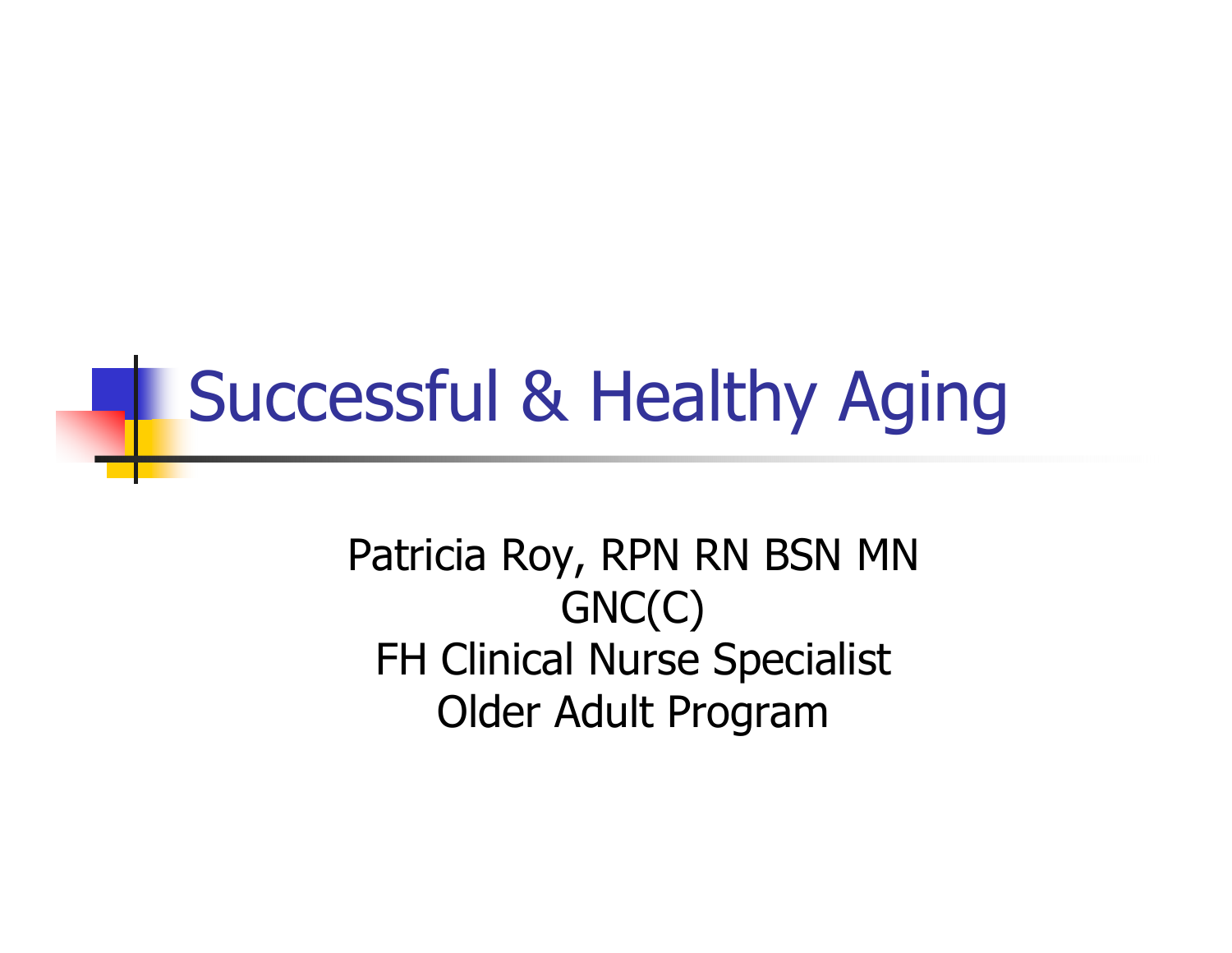# **Outline**

- $\mathbb{R}^3$ Aging
- $\mathbb{R}^3$ **Buccessful Aging**
- $\mathbb{R}^3$ **- Healthy Aging**
- $\mathbb{R}^3$ **• Definitions and comparing**
- $\mathbb{R}^n$ **Prevention & Health Promotion**
- **Recommendation for Successful aging**
- $\mathbb{R}^n$ **Exaluation**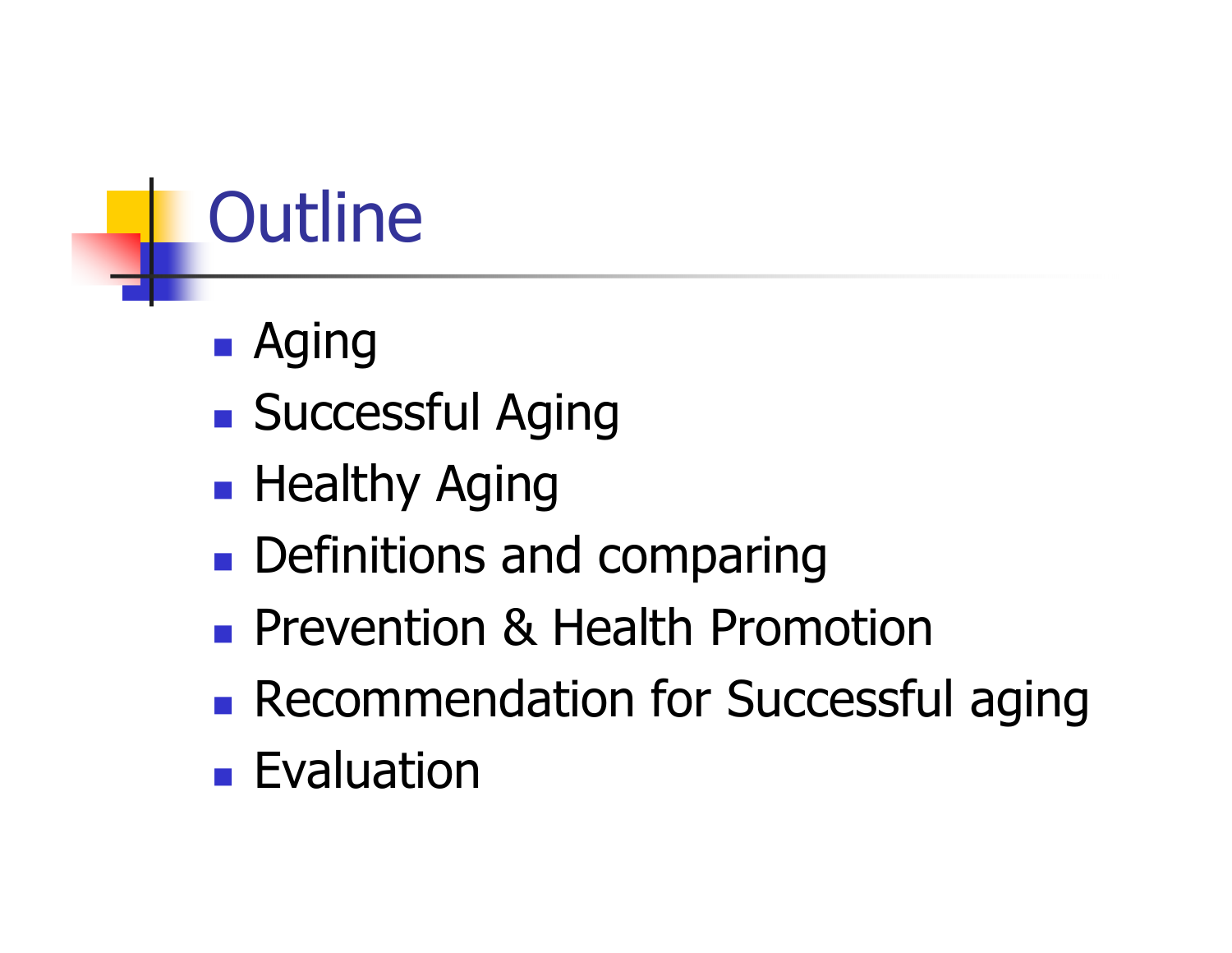### Normal aging

- $\overline{\phantom{a}}$ **Combined effect of the aging process, disease,** and adverse environmental and lifestyle factors (Lakatta, 1995)
- **D** ■ Rule of thirds (Sloane, 1992):
	- П ■ 1/3 age-related changes
	- П **1/3 due to inactivity or disuse**
	- H. **1/3 are cause by aging itself**

Source: Lakatta & Sloane in Ebersole & Hess (2001).Geriatric Nursing & Healthy Aging.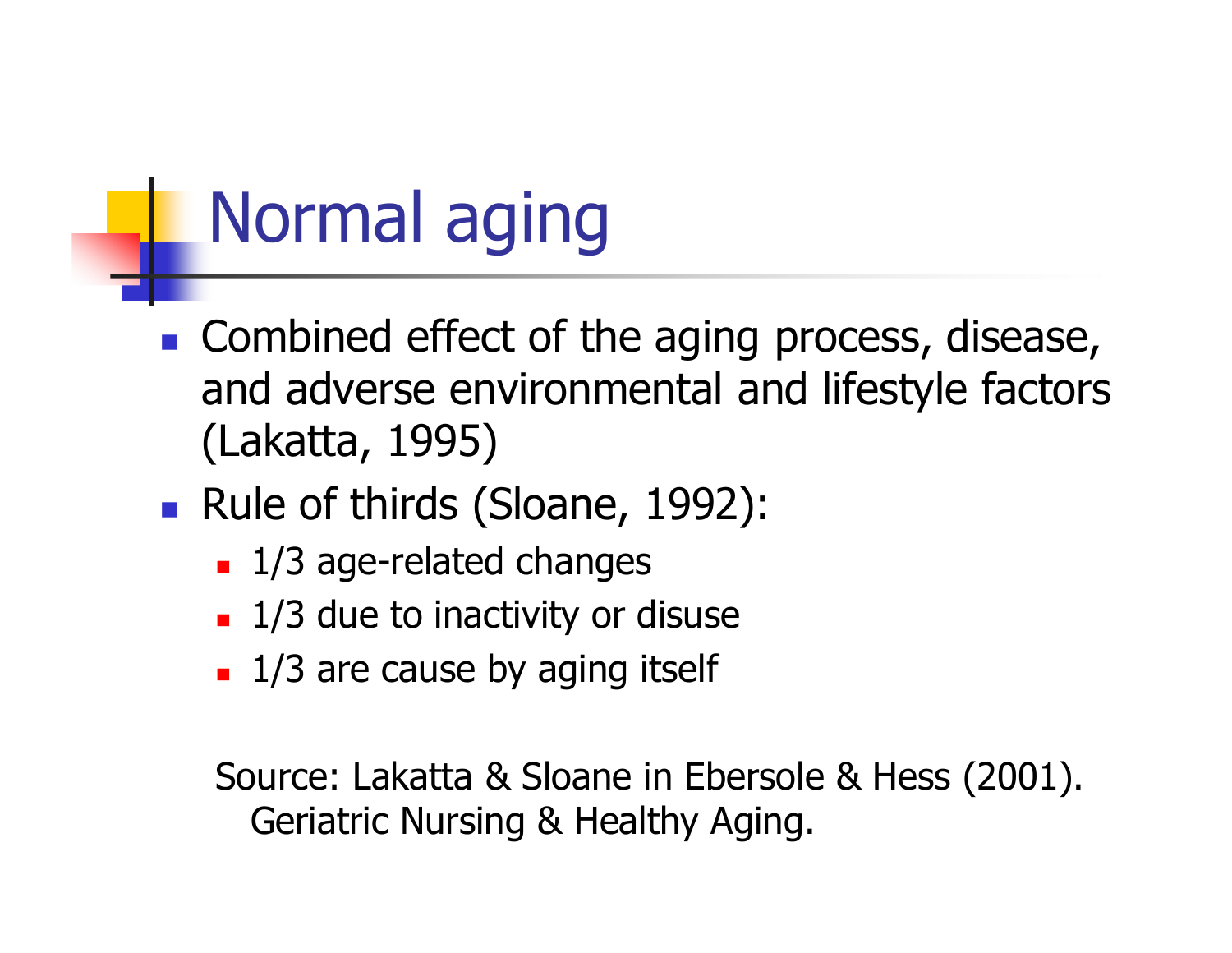### Discussion questions

- $\mathbb{R}^3$ **Notamarking 19 You think accounts for the** major differences in how people experience aging?
- $\mathbb{R}^3$ **Nhat are some of the major changes in** society's attitudes about aging?
- $\mathbb{R}^3$ **Number 19 Number 10 Number 10 Number 10 Number 10 Number 10 Number 10 Number 10 Number 10 Number 10 Number 10 Number 10 Number 10 Number 10 Number 10 Number 10 Number 10 Number 10 Number 10 Number 10 Number 10 Number 10 N** older adults in your life?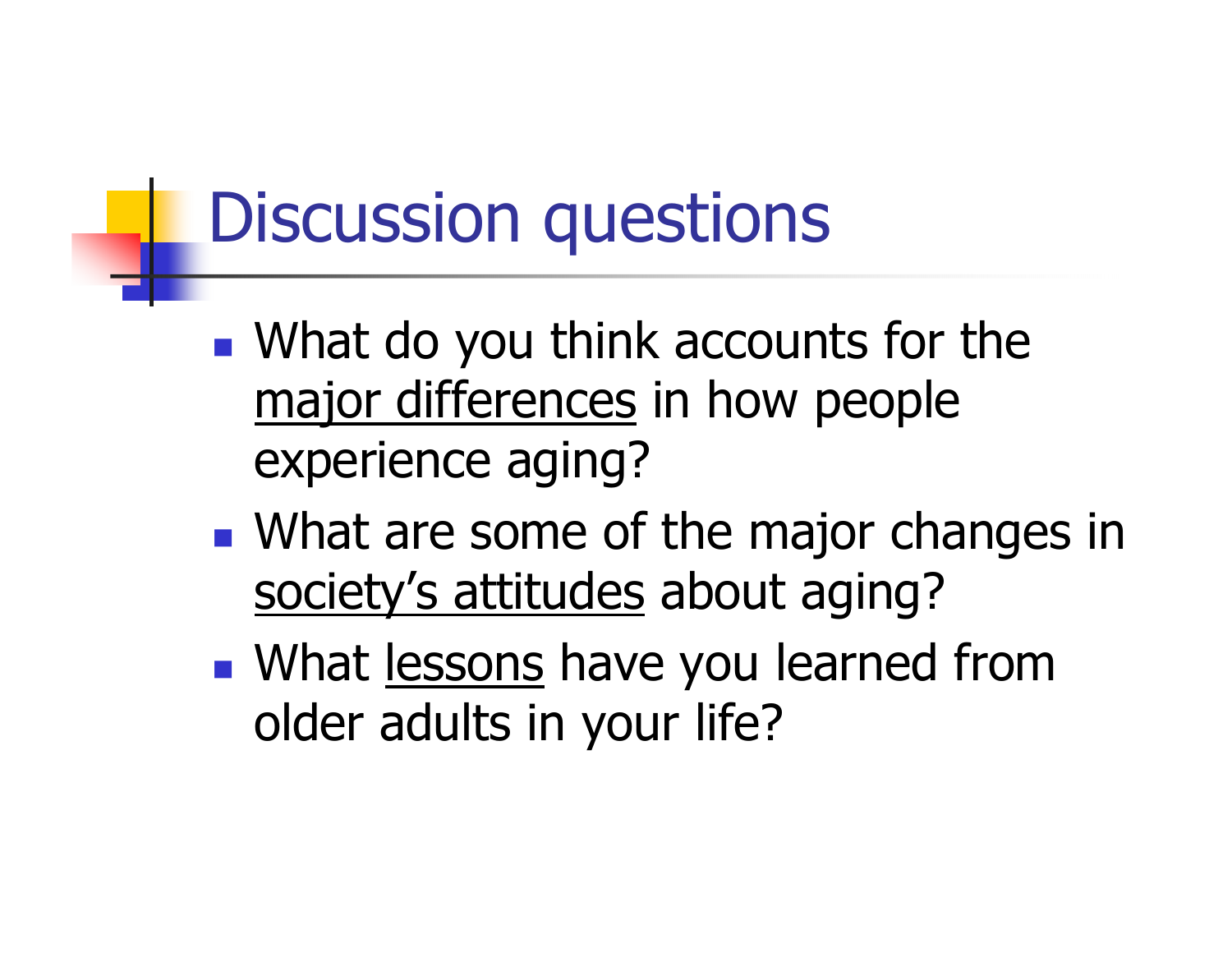### What is "successful aging"?

- T **Filter Freedom from chronic disease and the ability** to continue to function effectively, both physically and mentally in old age (Britton et al, 2008) –medical model
- T **Includes maintenance of physical & mental** function & continued involvement in social activities and relationships (Kennedy, 2000) –more nursing & other disciplines model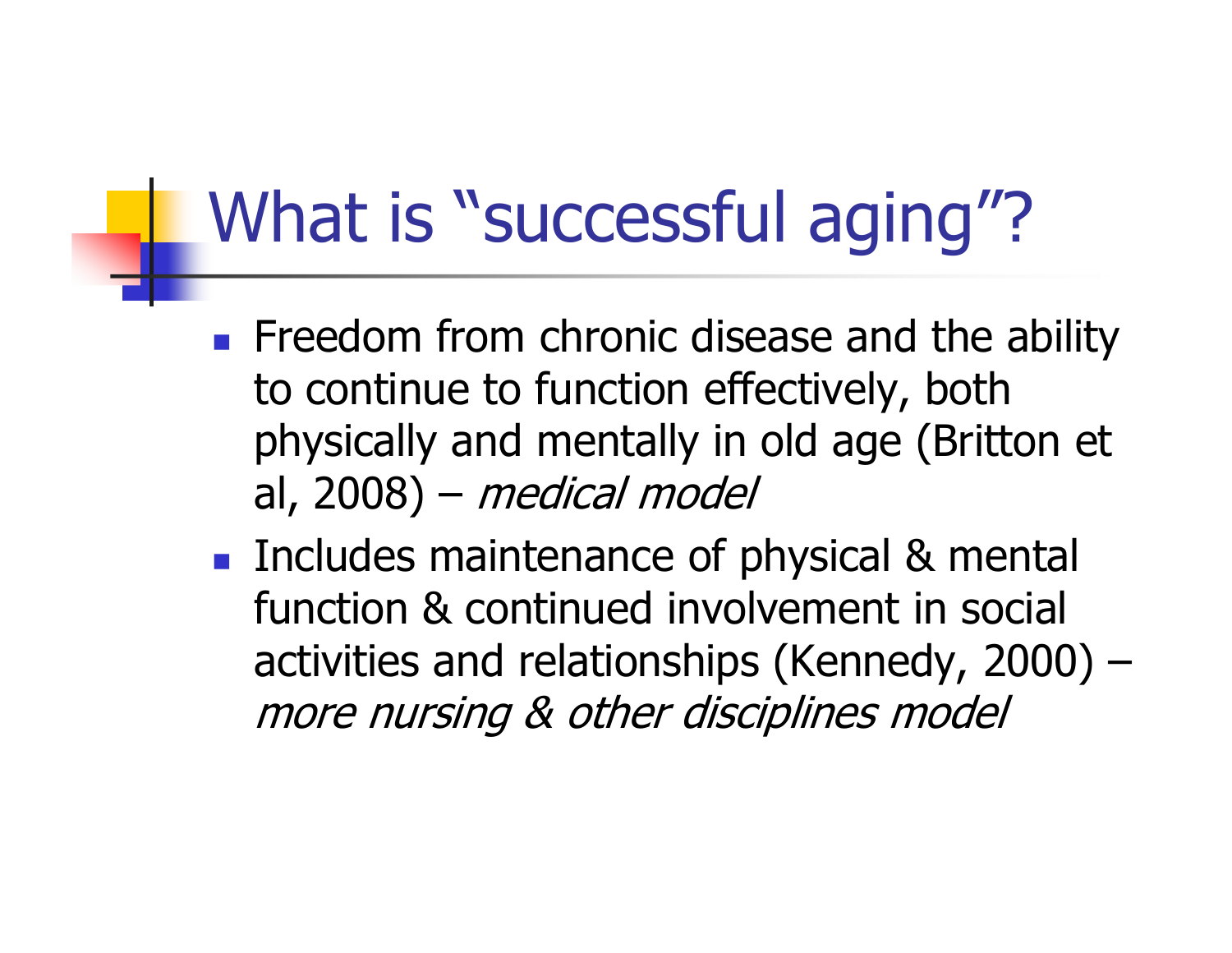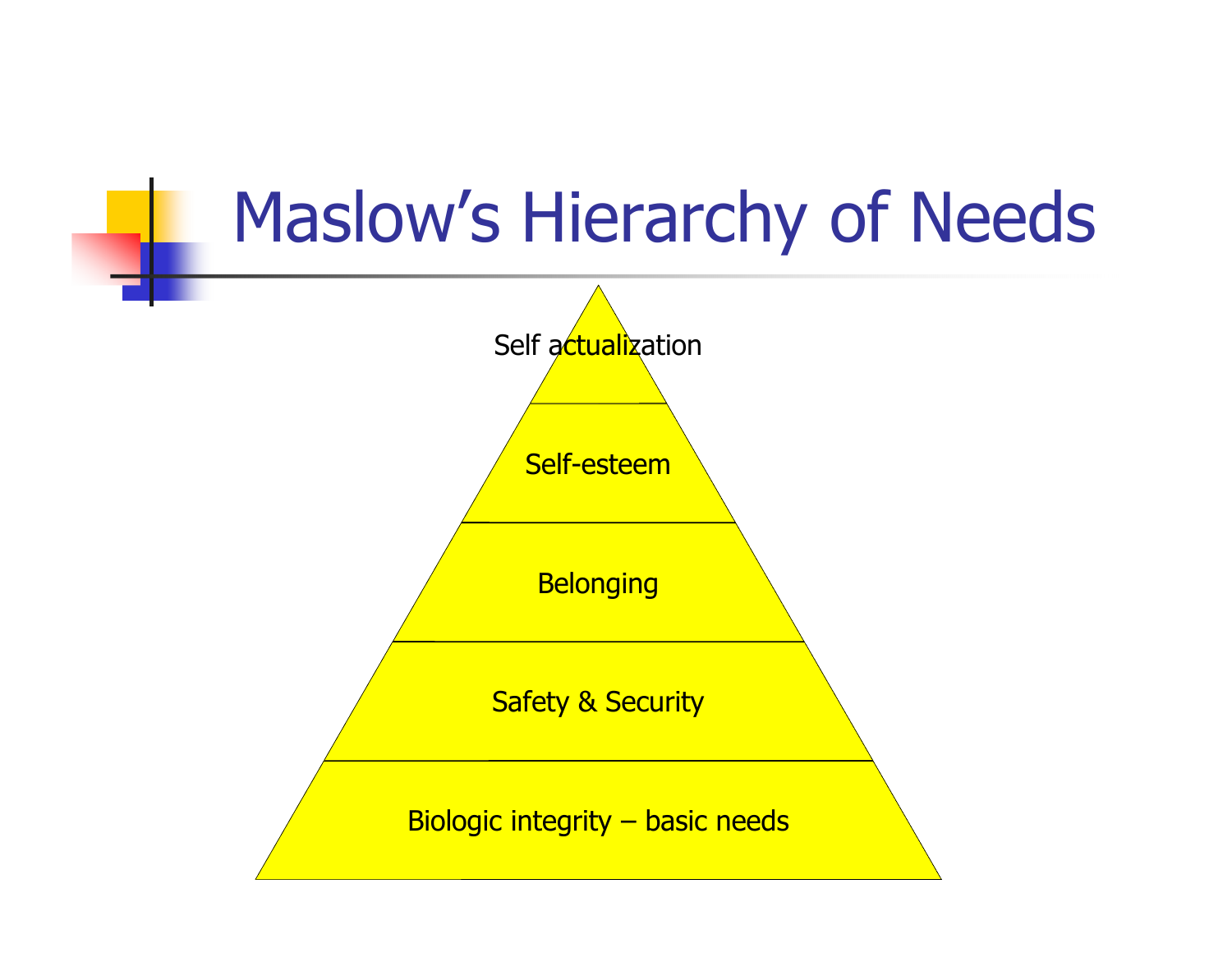### **Questions**

- $\mathbb{R}^3$ **Nhat type of questions would be** helpful to identify/assess a patients hierarchy of need?
- $\mathbb{R}^3$ ■ Give examples, for each level...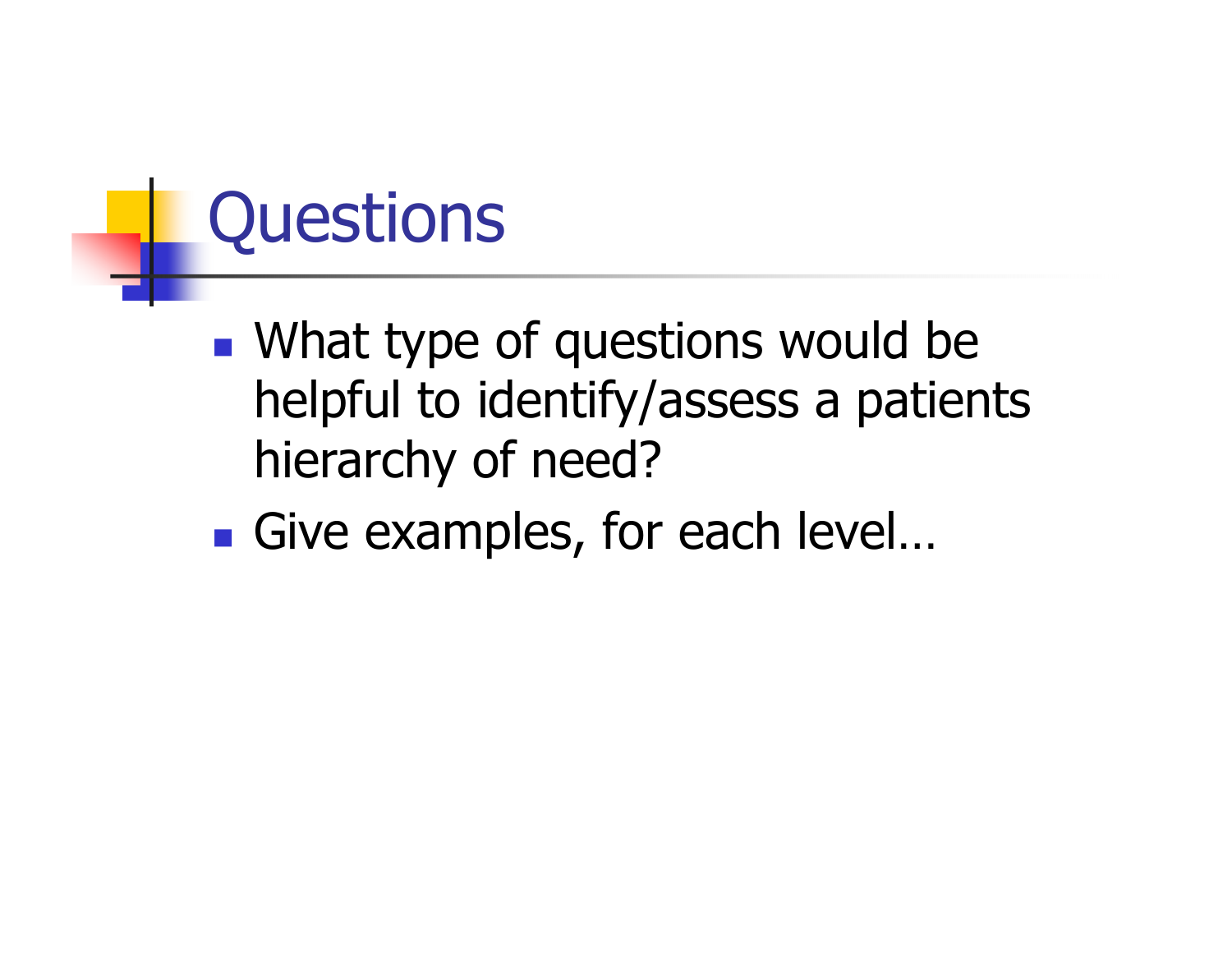# What is…Health, Wellness, & Wellbeing

- У. **Health** – emphasizes **strengths**, resilience, resources, and capabilities rather than focusing on pathology
	- WHO def. A state of complete physical, mental, and social wellbeing, not merely the absence of disease and infirmity
- **Wellness** involves one's **whole being** : physical, emotional, mental, social, cultural and spiritual processes
	- Based on the belief that every person has an **optimal level of function**regardless of their situation (living with chronic illness, dying)
	- Attainable with supports & encouragement allow the individual to make meaning out of the present situation
- **Mellbeing** perception of **how the mass of the set of the set of the set of the set of the set of the set of the set of the set of the set of the set of the set of the set of the set of the set of the set of the set of t** are able to accomplish in the face of diminishing physical & mental faculties (resilience)

\*Nursing mission: assist the individual to achieve the highest level of adaptation to whatever situation exists.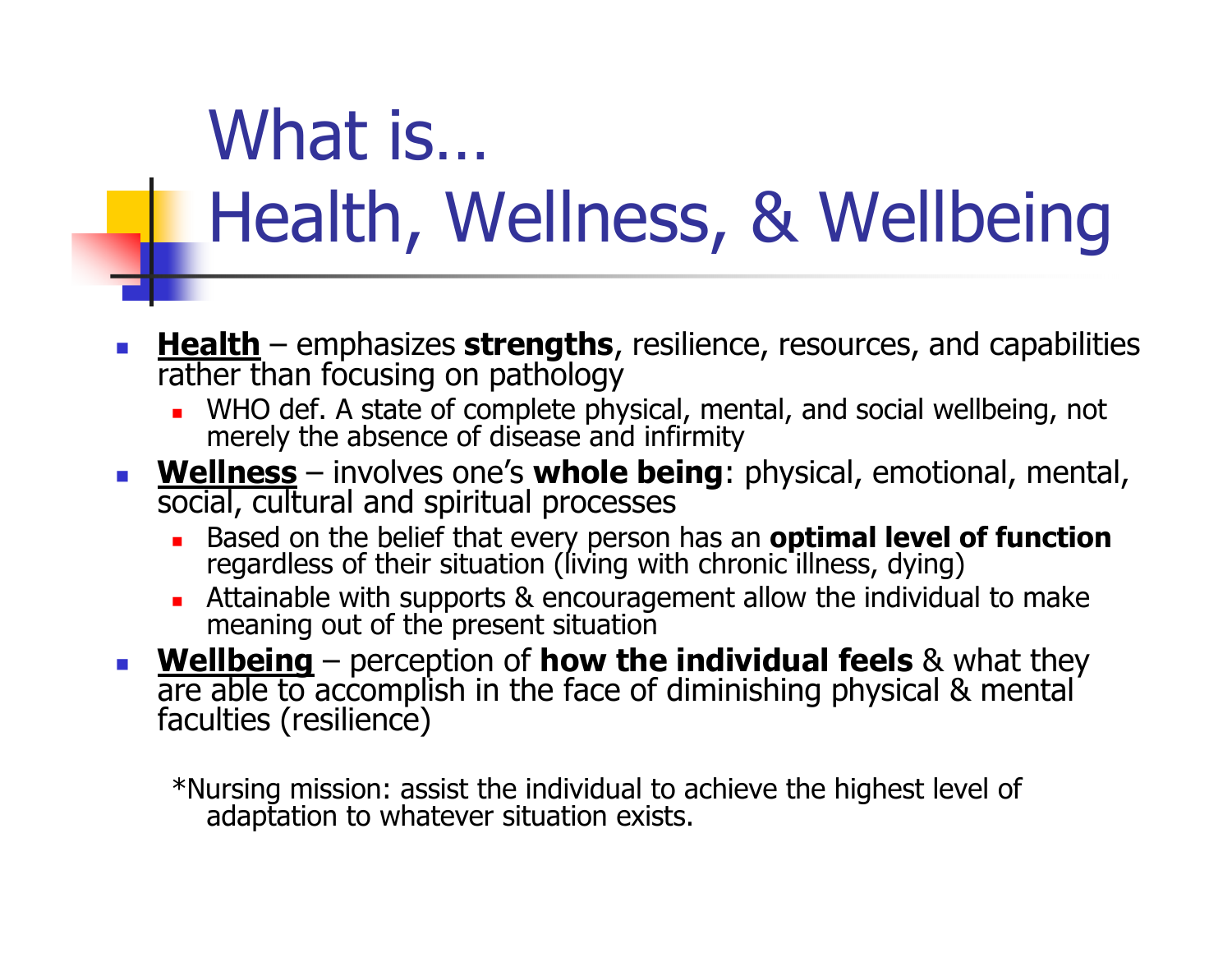### Healthy Aging definition

- $\mathbb{R}^3$ **Process of decreasing morbidity (illness or** disease) and increasing the age of mortality (death) rates – *medical model*
- $\mathbb{R}^2$ **Process of slowing down, physically &** cognitively, while resiliently adapting and compensating in order to optimally function & participate in all areas of one`s life (physical, cognitive, social, & spiritual) (Hansen-Kyle, 2005) – Nursing & other disciplines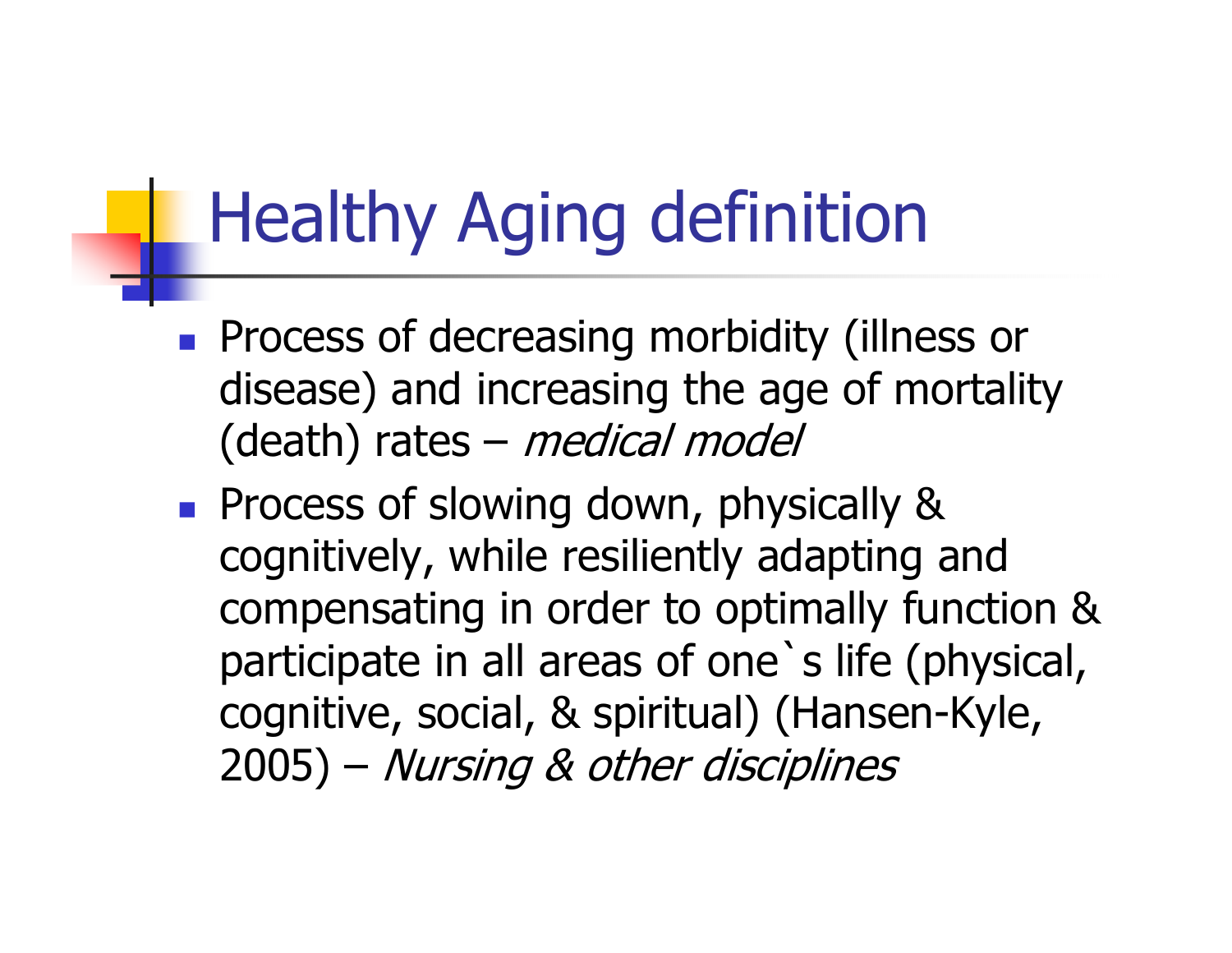# Attributes/Characteristics of Healthy Aging

- × Continuous process of change and adaptation
- F **Self defined & individualistic**
- $\overline{\mathcal{A}}$ Slowing down of body processes
- F Acceptance and movement towards death
- **Desire to continue to actively participate in life** × processes
- $\mathcal{L}_{\text{max}}$ Ability to function physically, cognitively, and socially
- × **Continual modification, self-assessment, & redefinition** of self & abilities

Source: Hansen-Kyle, 2005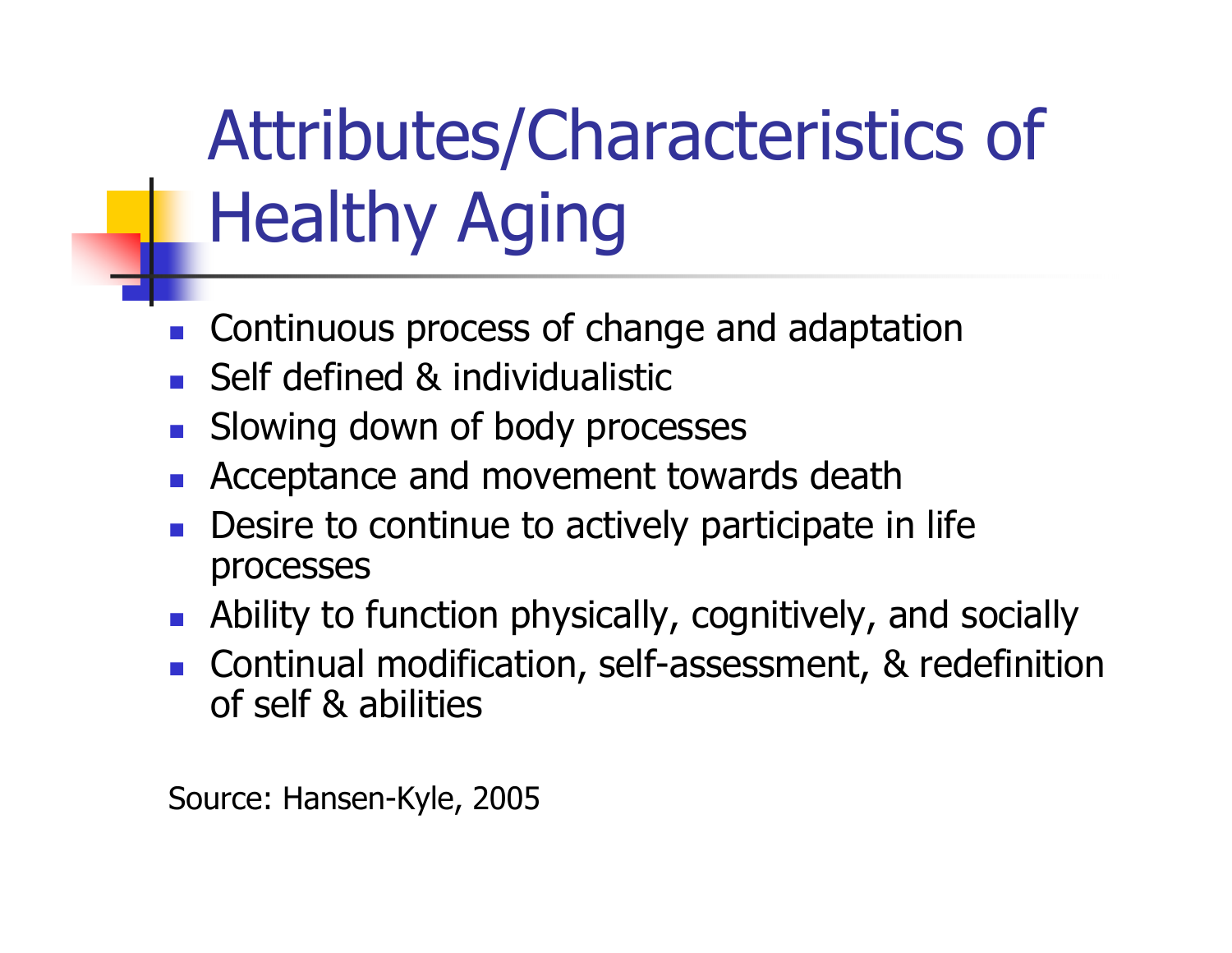# Activity: What factors influence Healthy Aging?

| Physiological   Cognitive/Mental   Social/Support |  |
|---------------------------------------------------|--|
|                                                   |  |
|                                                   |  |
|                                                   |  |
|                                                   |  |
|                                                   |  |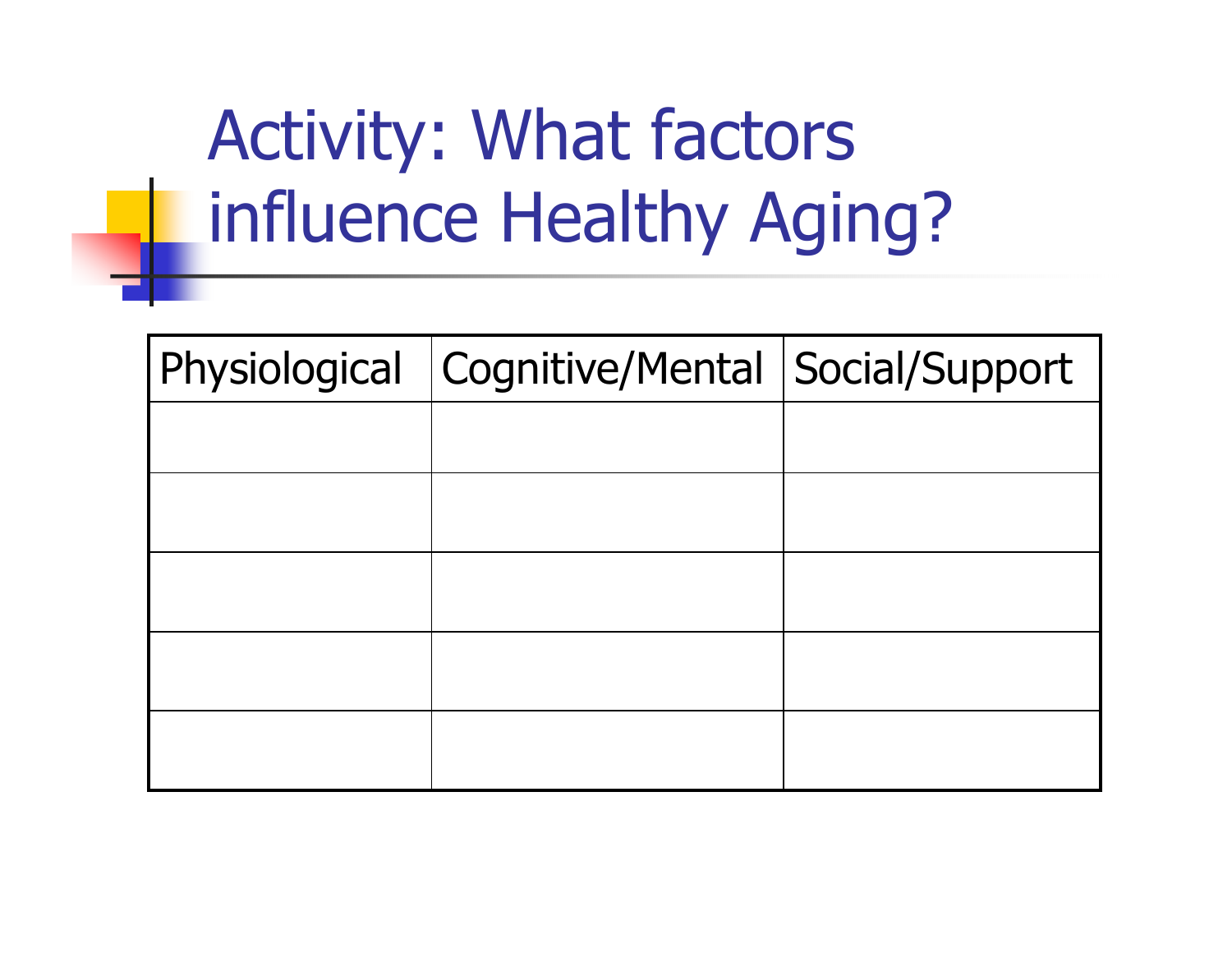Concept Analysis: Healthy Aging

**Antecedents** – what is needed for healthy aging

- k. **Adaptation** – ability to redefine oneself in terms of independence and autonomy
- **Compensation** ability to accommodate the physical changes that have occurred
- **Resilience** ability to bounce back, to change, and t **Resilience** – ability to bounce back, to change, and to adapt

Adaptation + Compensation leads to Resilience

Source: Hansen & Kyle, 2005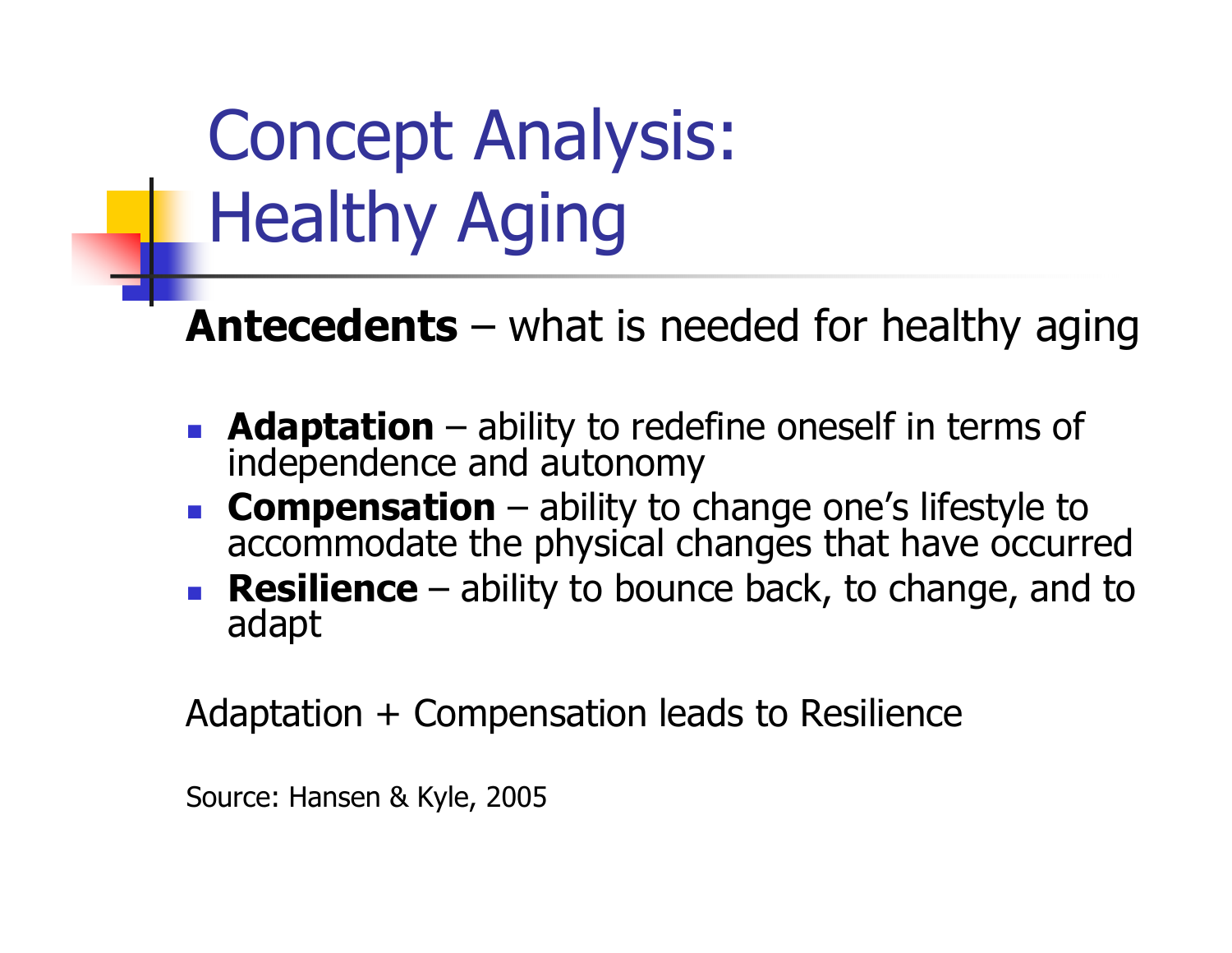# Consequences of Healthy Aging

- $\overline{\mathbb{R}}$ **Successful aging** – ability to establish and<br>maintain stated goals or lifestyle & maintain stated goals or lifestyle & involvement in prescribed roles
- b. **Independence**  – ability to live on one's own terms and actively participate in one's own care
- b. **Autonomy** – ability & the desire to make<br>decisions regarding one's care decisions regarding one's care

Source: Hansen-Kyle, 2005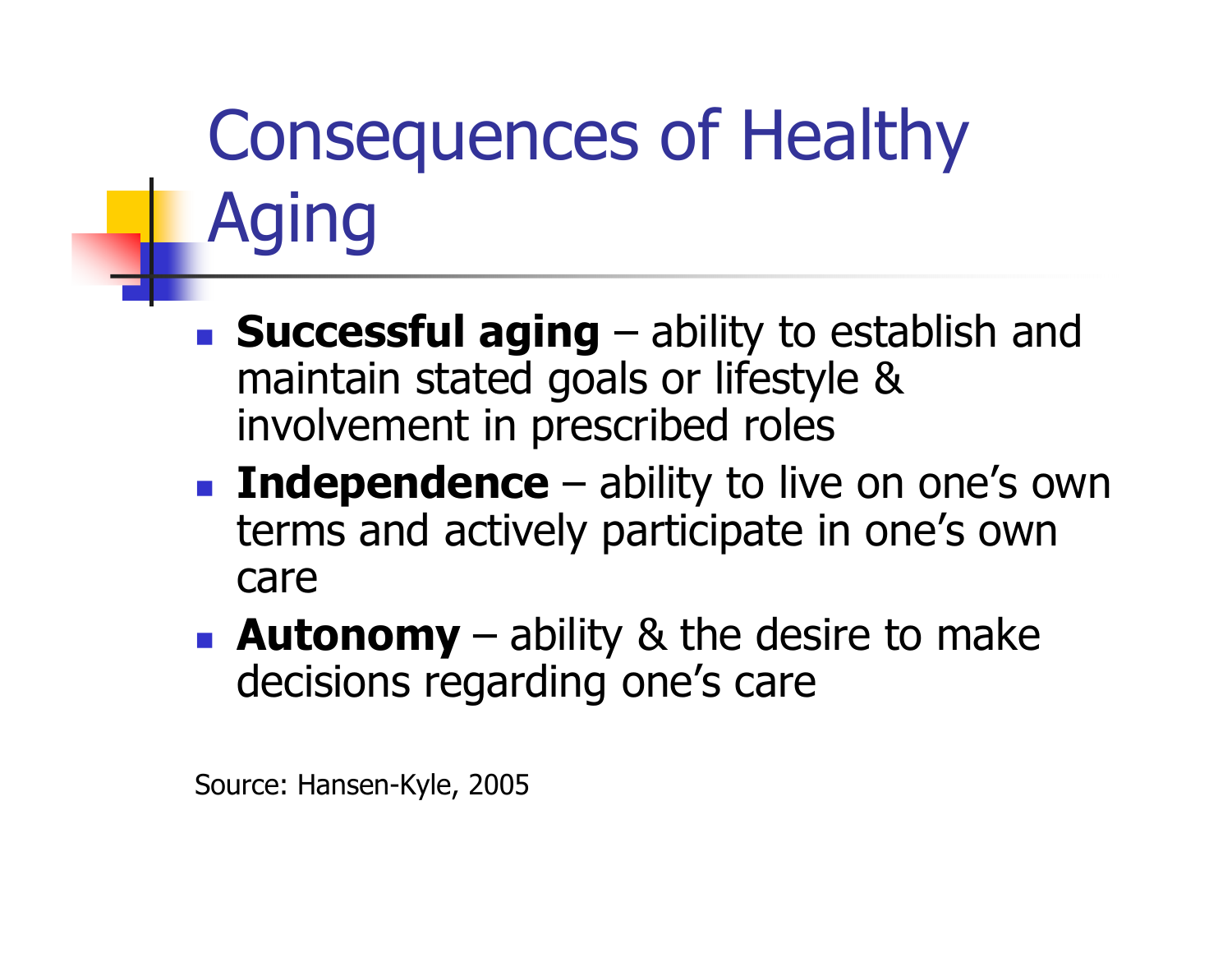### Traits of a Healthy Person

- **Service Service Attuned to mind-body signals, e.g. pain,** pleasure, fatigue, anger, sadness
- Can confide in another person
- **Exhibit control over own health and** quality of life
- Strong sense of commitment to work, creative activities, & relationships
- **Service Service** See stress as a challenge rather than a threat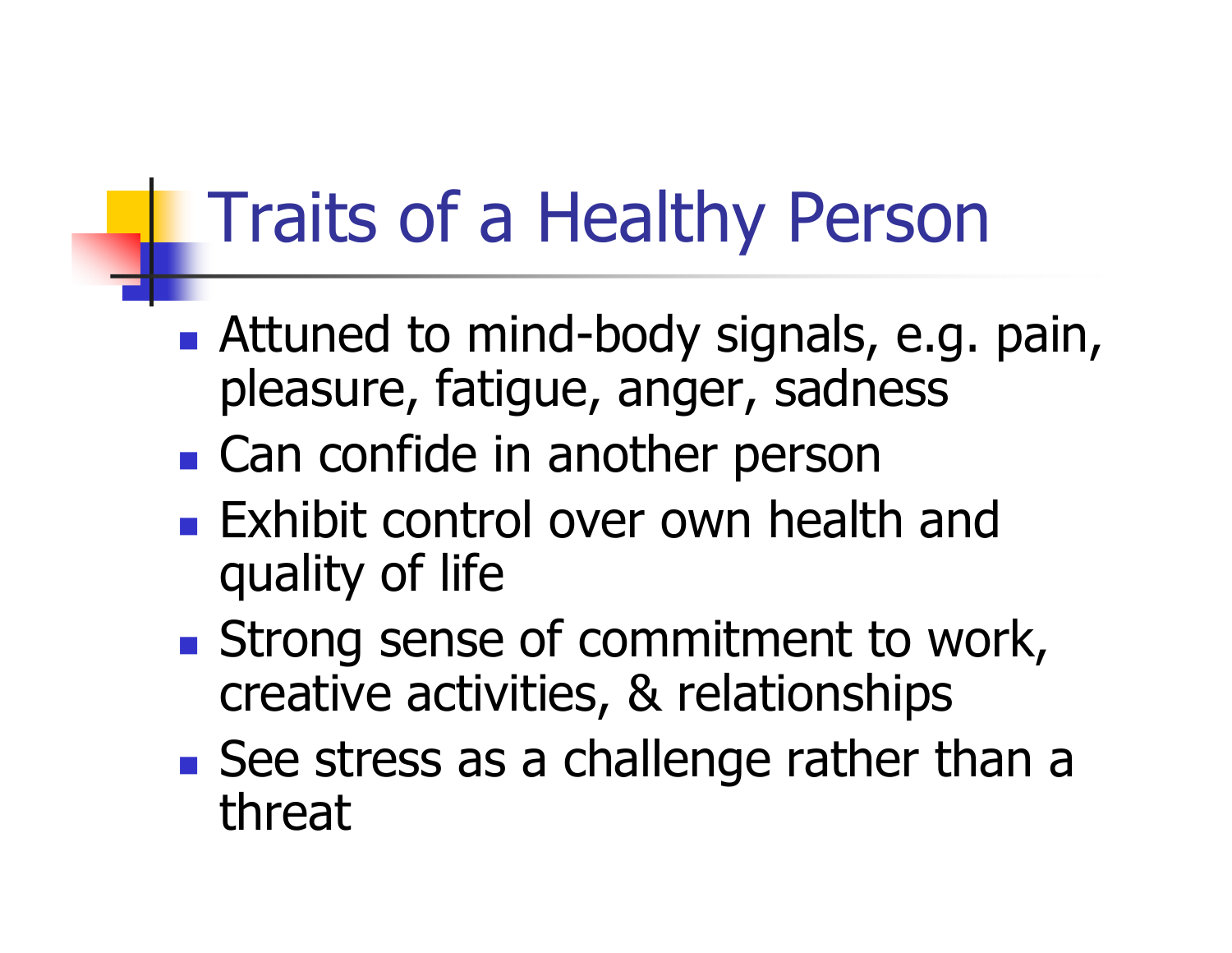# Traits of a Healthy Person (cont)

- $\mathbb{R}^3$ Demonstrates approp. assertiveness concerning needs and feelings
- $\mathbb{R}^3$ **Forms relationships based on unconditional** love rather than power
- **IF Is altruistically committed to helping others**
- Is willing to explore many different facets of own personality, which will provide strength to fall back on if one fails

Source: Dreher (1995). The immune power personality: 7 traits you can develop to stay healthy. In Ebersole & Hess (2001)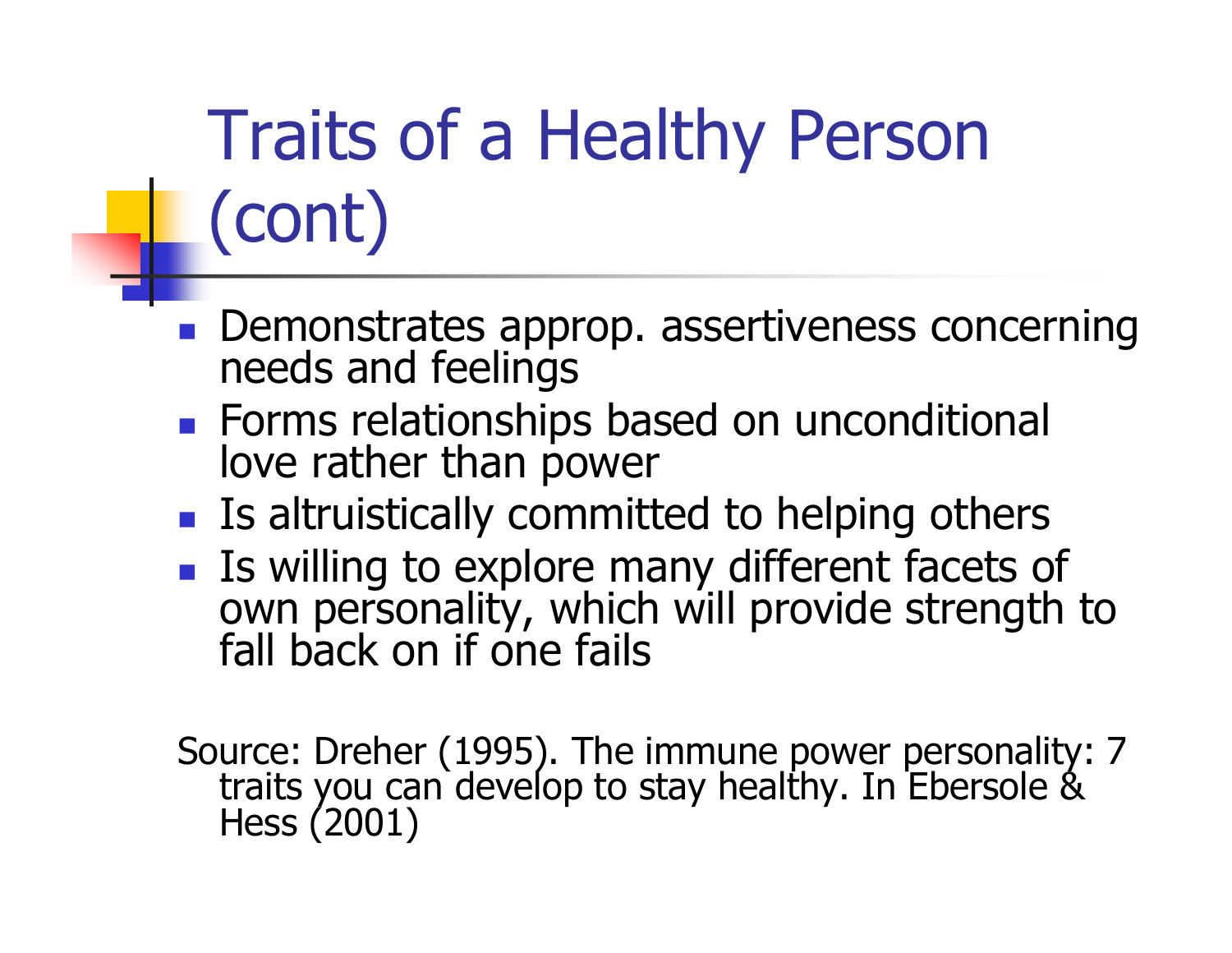### Dimensions of Wellness

- $\mathbb{R}^3$ **Bulf-responsibility (self efficacy)**
- $\mathbb{R}^3$ **Nutrition awareness**
- $\mathbb{R}^3$ **Physical fitness**
- $\mathbb{R}^3$ **Stress management**
- $\mathbb{R}^n$ **Environmental sensitivity (includes the** world, neighbourhood, home and room)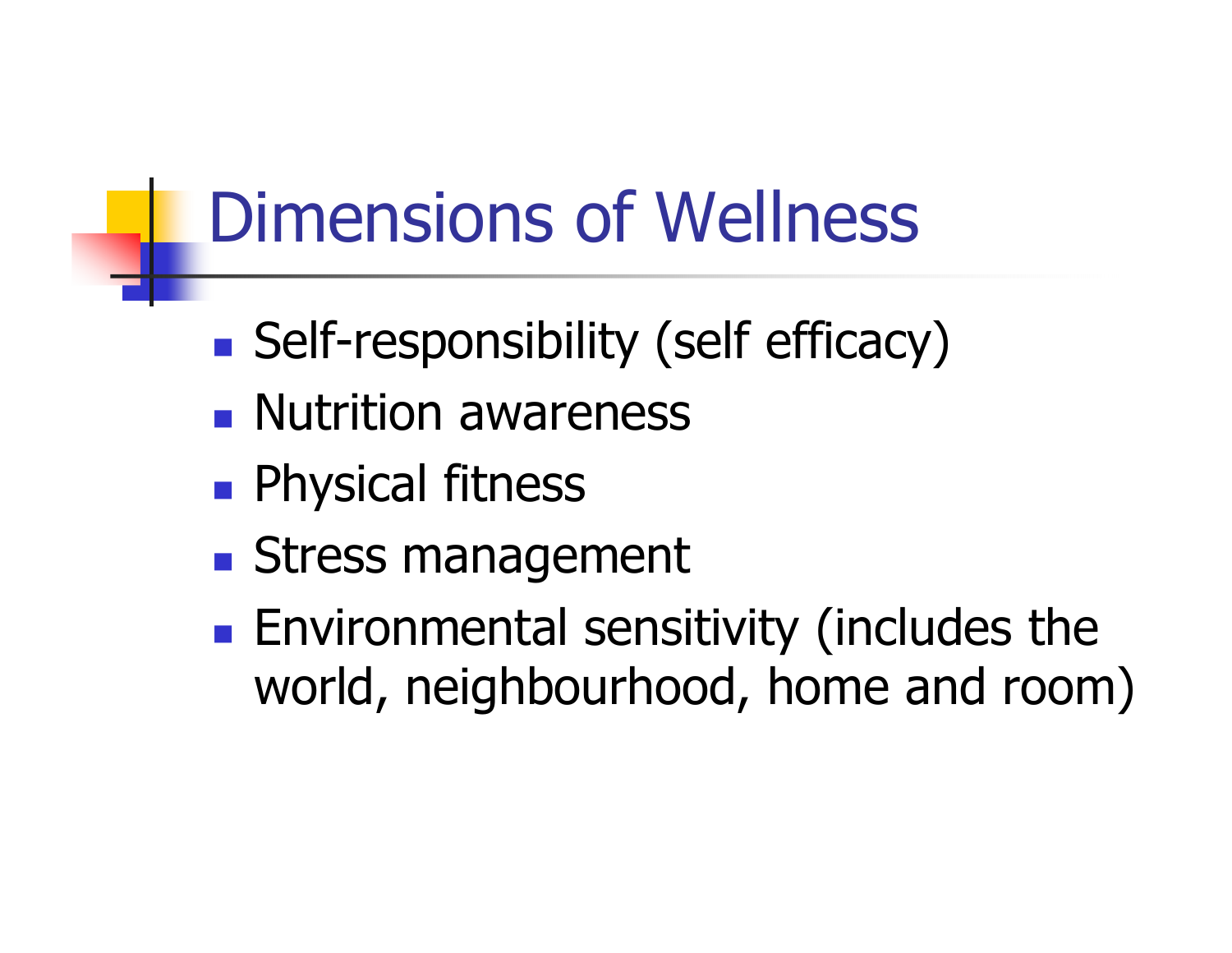# Recommendations for Successful Aging

- T **Proactive** engagement in certain health behaviours in mid-life that will increase the likelihood of reaching & maintaining the goal of successful aging in later life:
	- П **Prevent disease-related problems**
	- П **Prevent cognitive impairment**
	- ٠ **Prevent later-life depression & relapses**

Source: Pascucci, 2008. A message for boomers.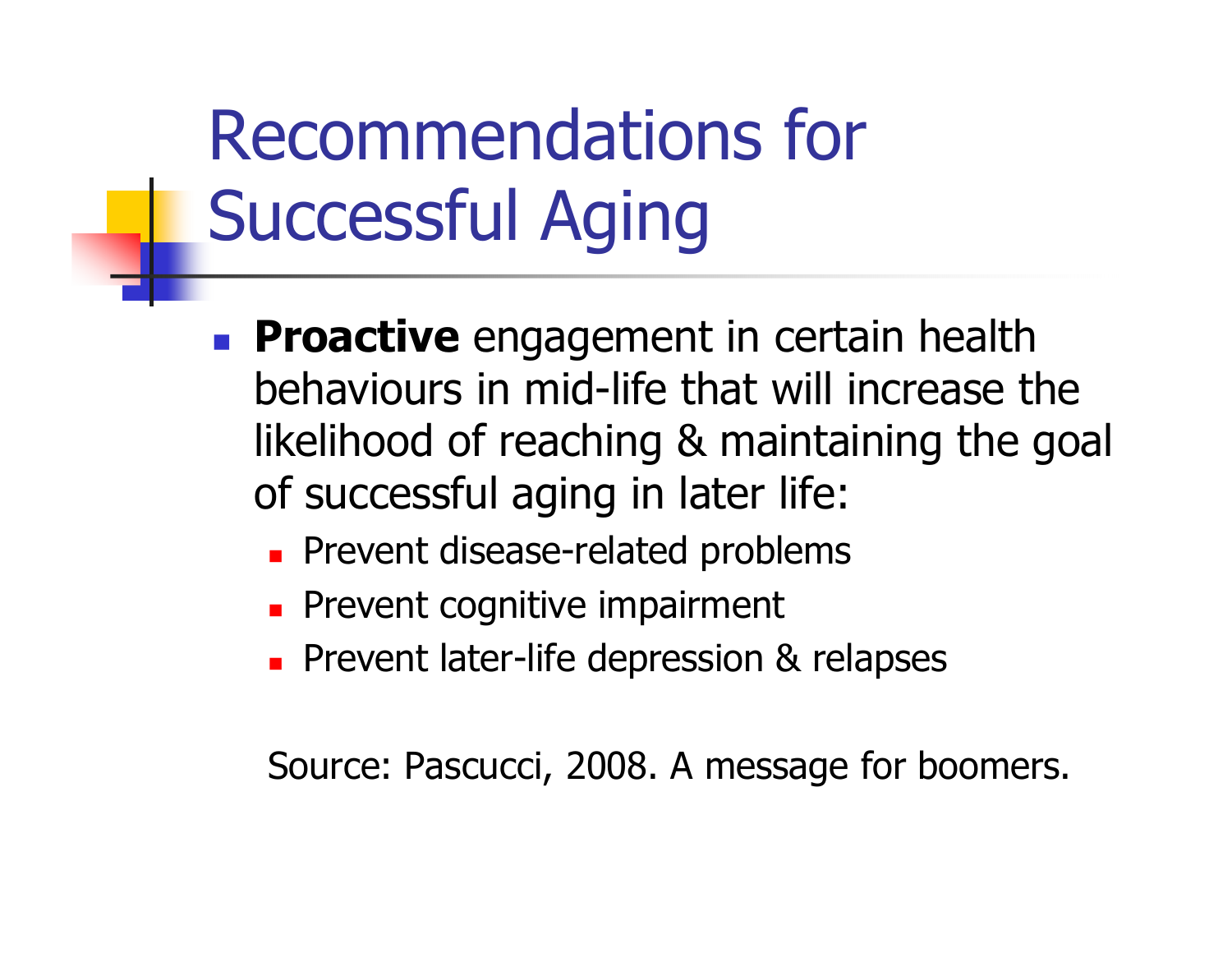### How does science/research measure health parameters?

- T Nutritional status & risk – bodyweight, body<br>fat. BMI. plasma lipids. albumin. glucose. fat, BMI, plasma lipids, albumin, glucose, bone mineral density, BP
- <u>ra</u> **Physical activity** – $-$  strength, flexibility
- H **Function/self care – ADLs and IADLs**<br>- Mental/cognitive function– denressio
- H Mental/cognitive function– depression scale,<br>MMSE, suicide risk, CAGE MMSE, suicide risk, CAGE
- H Social support systems – caregiver burden,<br>Social networks social networks
- H **Quality of life – life satisfaction**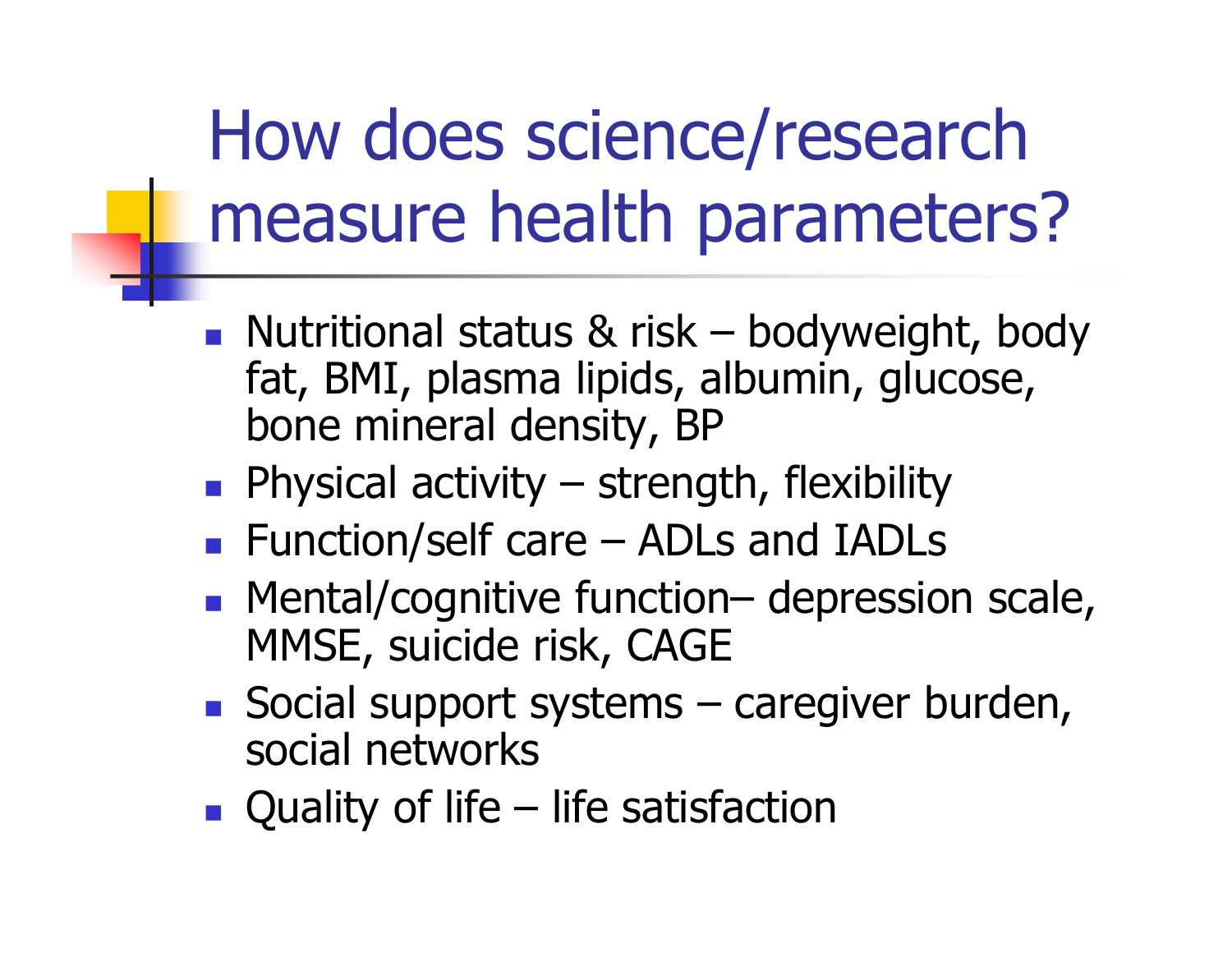#### What can we do?

- × Prevention – screening & early detection<br>- Health promotion – education & activity
- F **Health promotion – education & activity to prevent &** limit the effects of disease limit the effects of disease
- × **Treating proactively & early with improved discharge** teaching & reconciliation back home
- П Assist with growth & development – Maslow's hierarchy<br>of needs of needs
- F Lobby government to change policy, holistic care which includes social programs, affordable housing, transportation, safe neighbourhoods, nutrition programs
- × Get professional organizations involved – RN Network of<br>BC. CGNA. GNGBC. help quide & define policy priorities. BC, CGNA, GNGBC, help guide & define policy priorities, CRNBC not able to advocate like before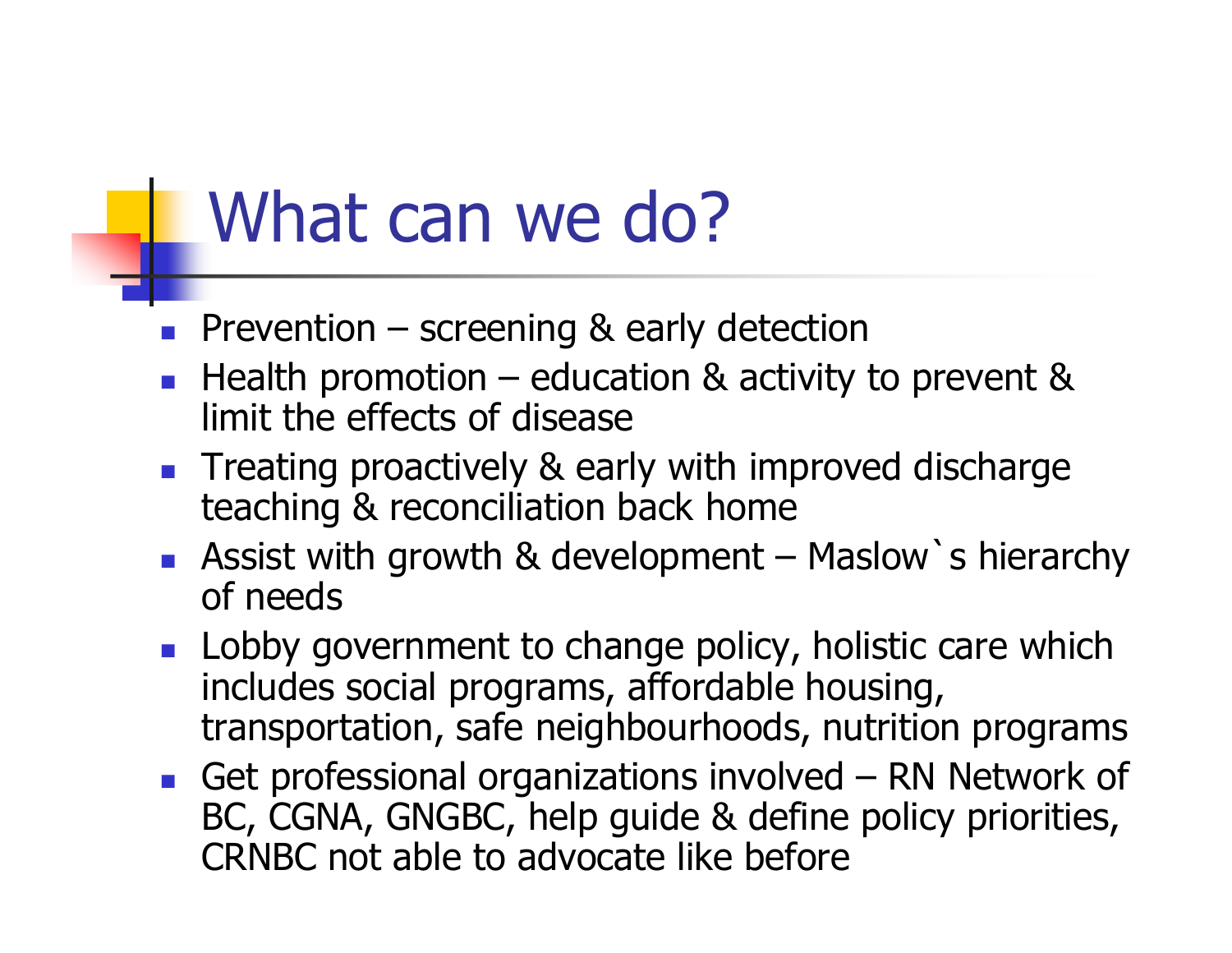3 Strategies to cope with the challenges of aging

- 1.Reduce  $#$  of activities they participate in by focusing on activities they can do (e.g. walk instead of job, plant in a flower box rather than a big garden)
- 2. Practice critical skills to remain adept (e.g. take courses, Xwords puzzles)
- 3. Compensate/adapt to overcome obstacles (e.g. use aides, make lists, drive during day light hours)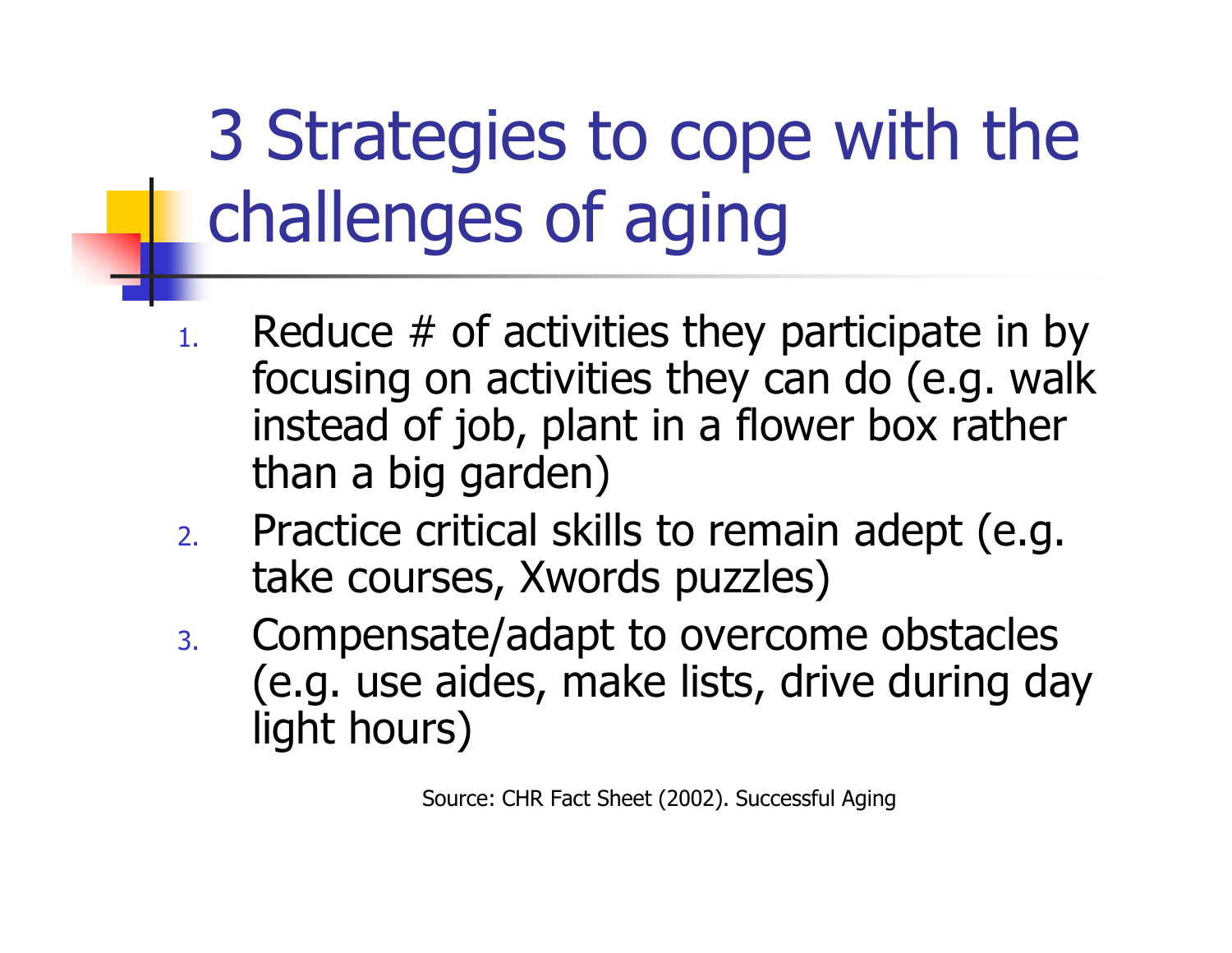#### What can be done?

- H **Goal: Enhance quality of life**
- H Listen & address **client issues/needs**
- H Assess and **enhance determinants of health**: mental, physical, socioeconomic, cultural, spiritual and environmental
- <u>ra</u> **Gradually introduce prevention and health promotion activities**: physical activity, nutrition, healthy eating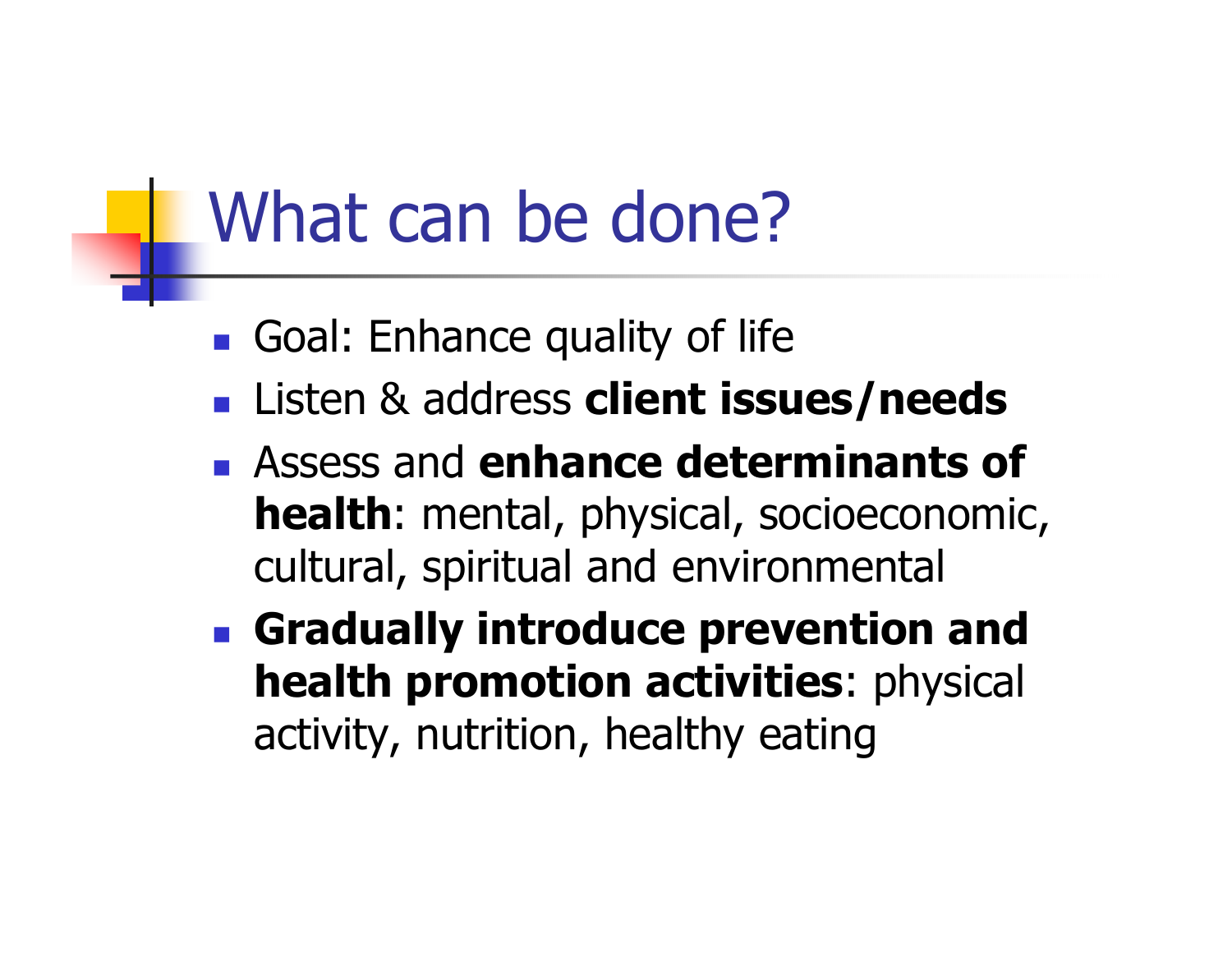### Summary: Healthy vs Successful aging:

- $\mathbb{R}^3$ **Healthy aging can only occur if the** antecedents to healthy aging are in place: adaptation, compensation, & resilience
- $\mathbb{R}^3$ ■ Successful aging is goal driven…it is a consequence of healthy aging, like autonomy and independence

```
Source: Hansen-Kyle (2005).
```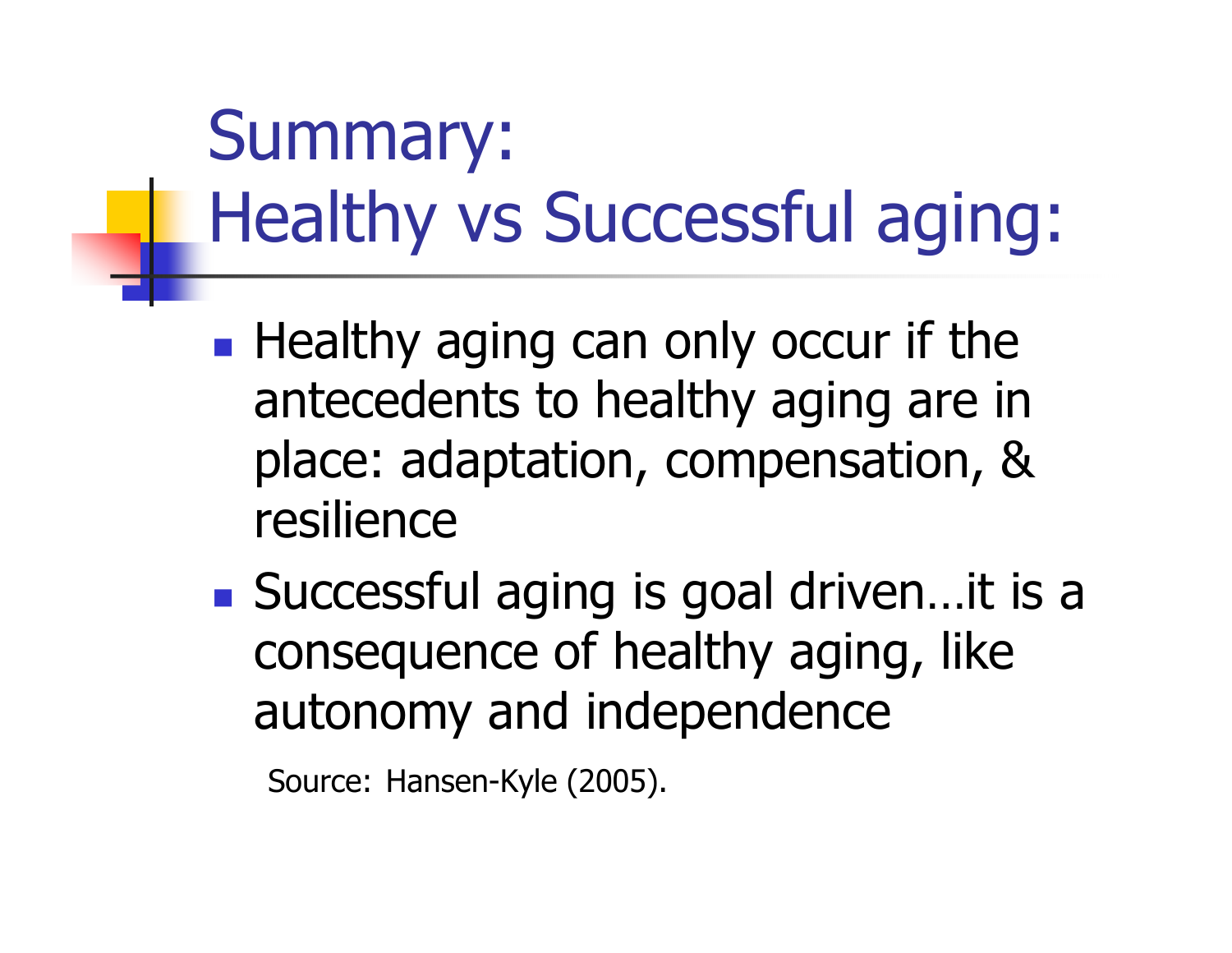### Questions??

#### i<br>List Complete Evaluation & hand-ini<br>List Thank you